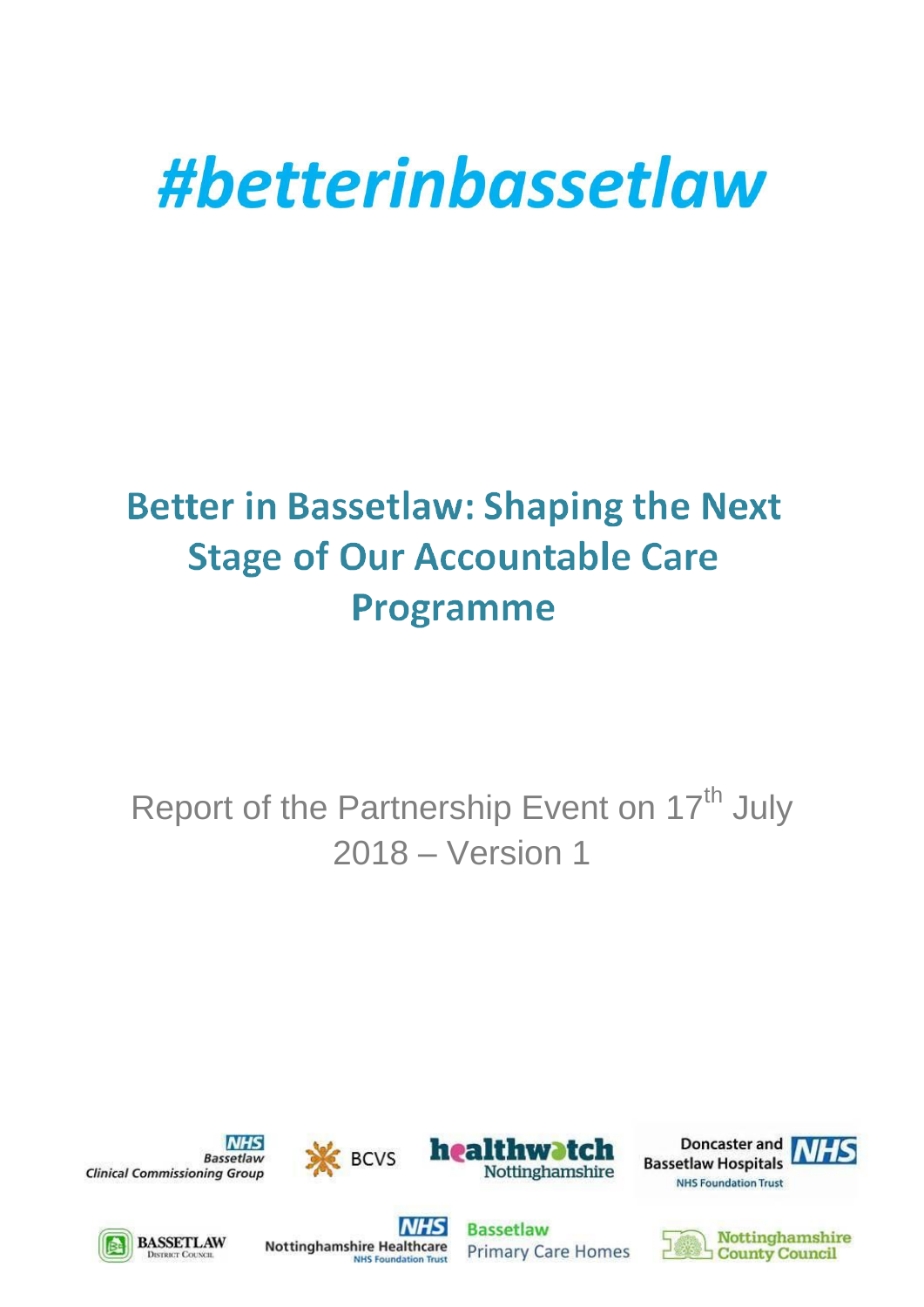#### **1. Summary introduction**

This report presents the findings of the Bassetlaw Accountable Care Partnership's 'Shaping the Next Stage of our Programme' event at the Well on  $17<sup>th</sup>$  July, 2018. Using a world café approach, partners identified the priority work for the ACP, and the key partners to involve. Partners concluded that the ACP should be the nucleus of partnership working across health and care. This report identifies that the ACP should prioritise and own work on: integration; developing health citizenship in Bassetlaw; transport; loneliness and isolation; the workforce; communications and engagement; and IT and digital. It also identifies that the ACP should support a range of further priorities, including work of falls, employment, housing, intermediate and urgent care, mental health and estates.

#### **2. Purpose and format of the event**

The Bassetlaw Accountable Care Partnership (ACP) and Programme seeks improvement in experiences, health and wellbeing for Bassetlaw citizens, through simpler, integrated, responsive and well understood services which ensure people get the right support at the right time.

Much has already been achieved by the Partnership, including: the Bassetlaw Hospital Assessment and Treatment Centre (ATC), integrating community services and primary care through Integrated Neighbourhood Teams (INTs); reductions in the number of and the severity of pressure ulcers; an integrated approach to falls prevention; and quality improvements in care homes to raise quality and safety standards and more timely discharge from hospital.

The ACP seeks to address this issue by delivering services better together. It will improve outcomes for Bassetlaw citizens, including improved wellbeing and healthy years lived, measured through a basket of indicators. This event brought together key players to shape the next stage of the programme – what we are going to do, how we are going to it, by whom and by when. Using an active, 'world café' style format, all partners were invited to contribute identifying ACP priorities, using 4 tables themed according to the factors that influence health outcomes, and a voting exercise, as follows:

 **Lifestyle factors**, such as smoking, self-care, weight management, emotional resilience, activity, falls and substance misuse;















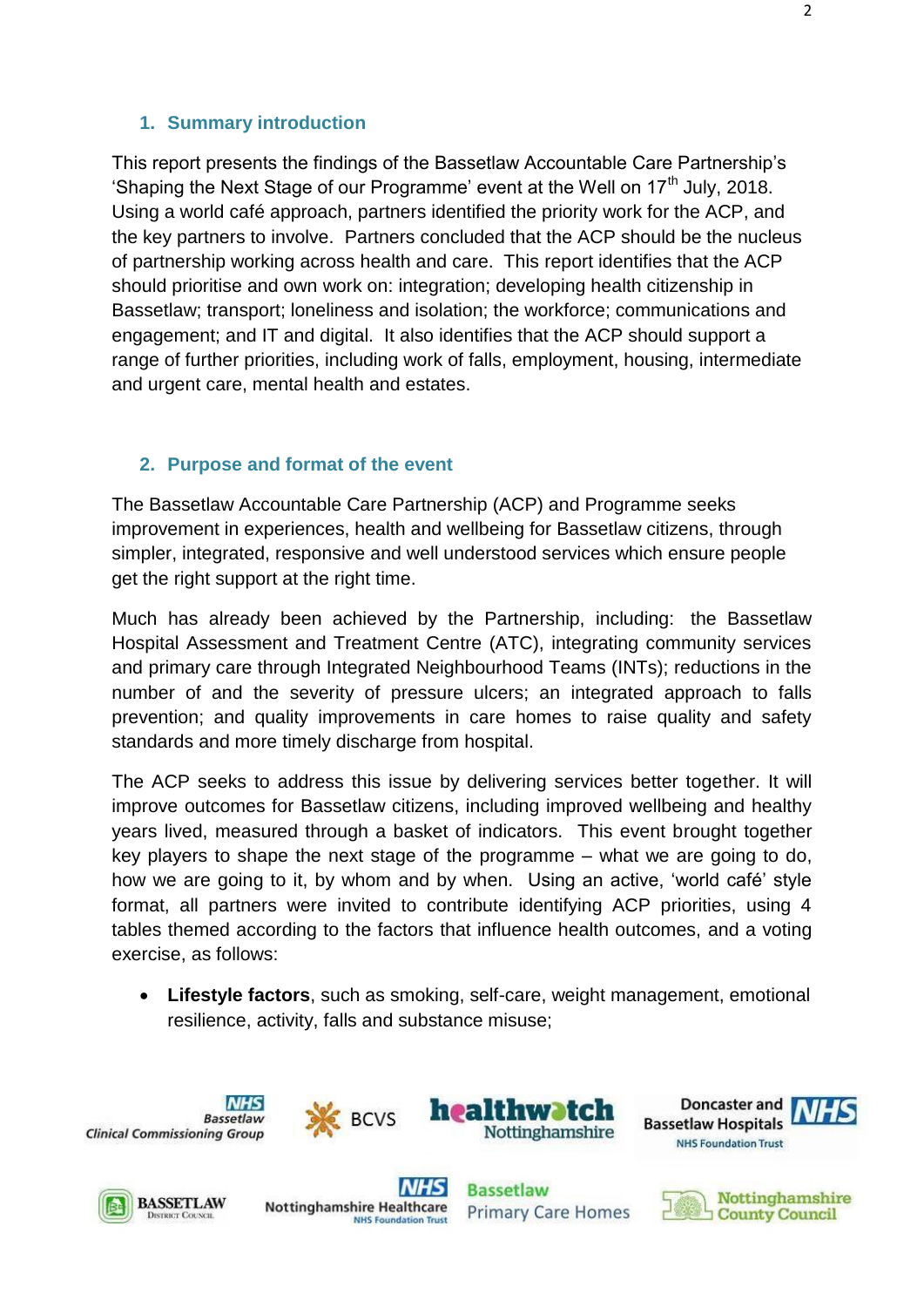- **Socioeconomic factors**, such as housing, transport, education, work and digital connectivity;
- **Service factors**, such as access to primary care, integration, early cancer detection, intermediate care and mental health;
- **Enabling** factors, such as the workforce, communications and engagement, data, IT and estates.

The priorities were then developed, to identify who should be involved and what they might deliver.

The event was attended by 56 people from across Bassetlaw partners, including:

- Nottinghamshire County Council (children's services, adult social care, public health and transformation)
- Community and voluntary sector (BCVS, Alzheimer's Society, Centreplace/ talkzone, CAB, RVS, Bassetlaw Action Centre)
- Bassetlaw District Council;
- Nottinghamshire Healthcare NHS Foundation Trust;
- Doncaster and Bassetlaw Hospitals NHS Foundation Trust;
- Healthwatch;
- 3 Primary Care Homes;
- Bassetlaw CCG.















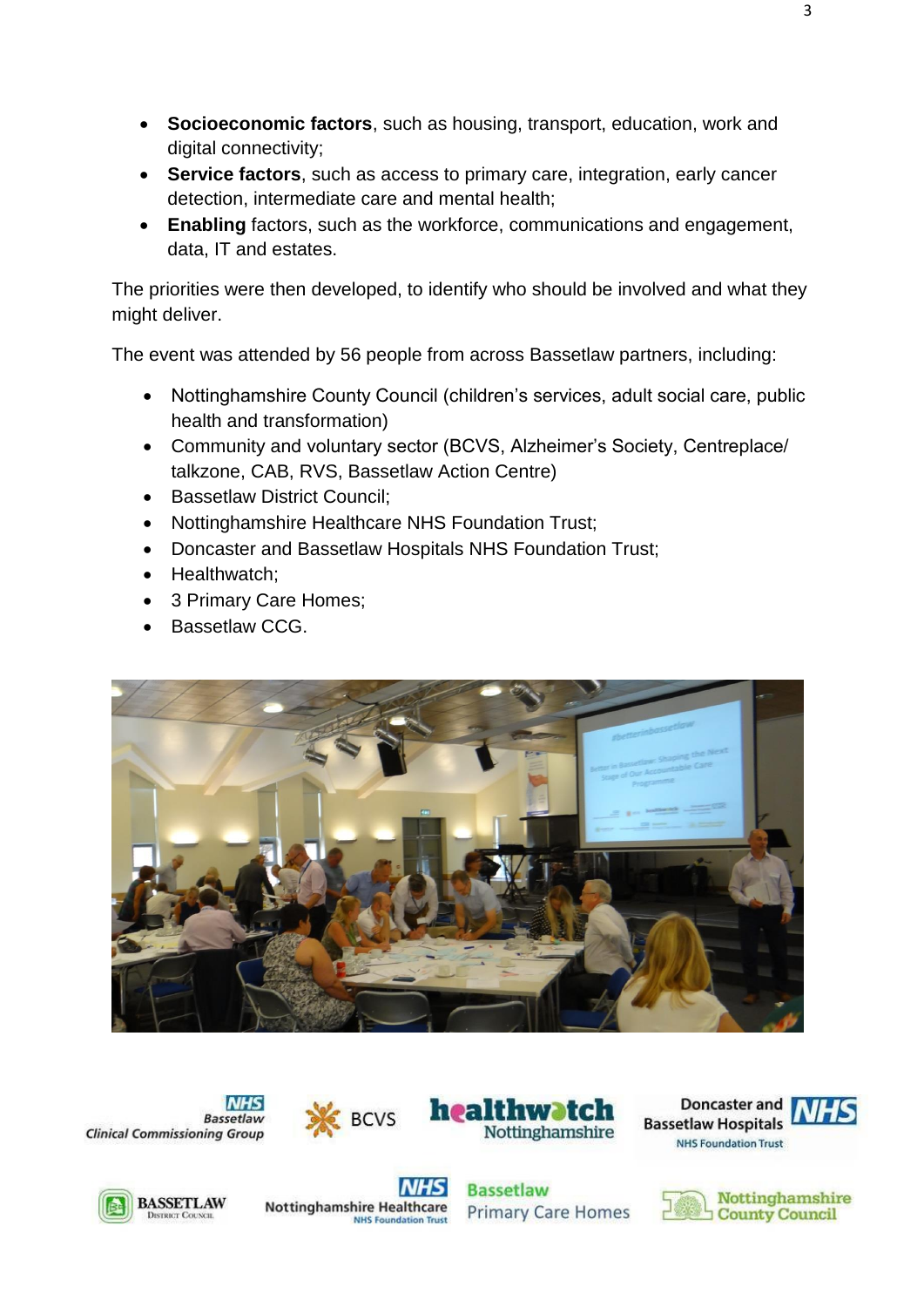#### **3. Priorities by number of votes**















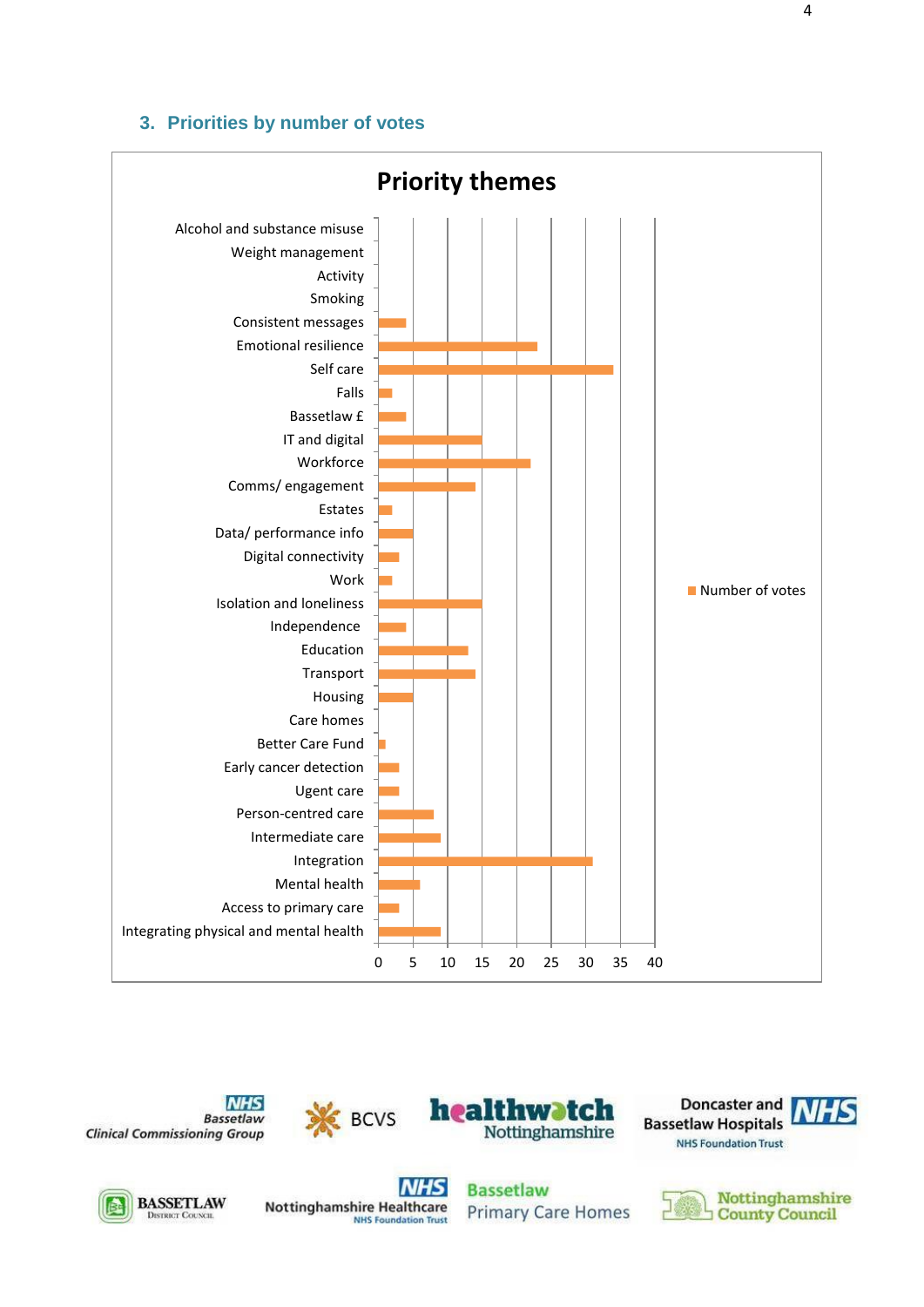## **4. Priority work streams for the ACP**

Analysis of the comments, votes and narrative on each table identified common themes and interdependencies across tables and potential work streams, and a large number of areas which it was felt the ACP should support and have sight of. Once all responses were assimilated, some clear priorities for Bassetlaw partners were identified. These fall into a number of proposed work streams, covering thematic priorities and enablers.

#### **Proposed ACP thematic work streams**:

- Integration:
- Development of 'health citizenship' in Bassetlaw;
- Transport;
- Tackling loneliness and isolation.

## **Proposed ACP enabling work streams**;

- Workforce;
- Communications and engagement;
- IT and digital.

Other enablers were identified as necessary, and all of the proposed work streams are decsribed in the following sections.

















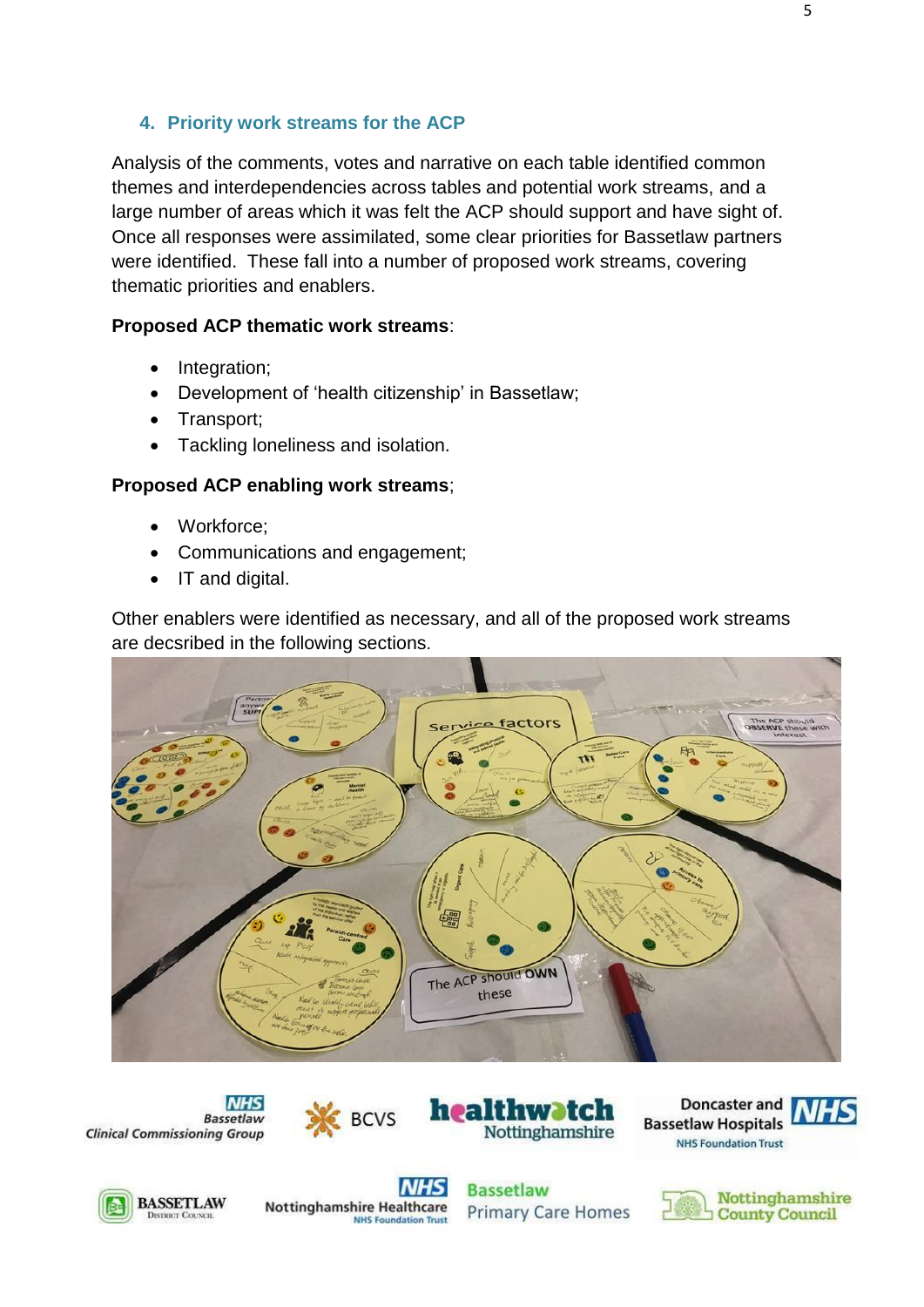# **5. Integration**

Integration was identified as the primary purpose of the Bassetlaw ACP, and the following proposed characteristics of local integration were identified:

- A shared workforce approach and practice model (to focus on development of health citizenship, and self-care using person-centred approaches);
- Shared culture;
- IT and information sharing capability, including at client level;
- Bespoke and co-ordinated support for individuals with a focus on outcomes for Bassetlaw people, with funding arrangements that support this;
- Clear and effective pathways of care, with a clear local offer of services, that is well known, well communicated and accessible;
- Direct contact and relationships across professional and service boundaries;
- Creation of co-ordinated hubs (around Primary Care Homes);
- Cross organisational working on shared priorities;
- Single care plan across organisations and sectors;
- Co-location of teams:
- Reduced duplication teams and functions;
- Integrated commissioning and integrated provision
- Shared risks.

Partners identified that effective integration needed to happen at neighbourhood (Primary Care Home), place (Bassetlaw) and ICS (South Yorkshire and Bassetlaw shadow Integrated Care System) level, and should involve both working practice, structures and approaches

| <b>Example actions</b>                                                                                       | Level                       |                                            |                                                          |
|--------------------------------------------------------------------------------------------------------------|-----------------------------|--------------------------------------------|----------------------------------------------------------|
|                                                                                                              | <b>Primary Care</b><br>Home | <b>Bassetlaw</b><br><b>Place</b>           | <b>Shadow</b><br><b>Integrated Care</b><br><b>System</b> |
| Integrated working at neighbourhood level<br>continues to mature, with more partners<br>working more closely | Implement                   |                                            |                                                          |
| Consistent person-centred approach across<br>the district                                                    | <b>Implement</b>            | Develop<br>approach via a<br>work stream   | Observe sICS<br>developments                             |
| Integrate physical and mental health                                                                         | Implement                   | Design model<br>and develop<br>arrangement |                                                          |
| Develop contractual and tariff arrangements<br>to facilitate integration                                     |                             | Design and<br>develop                      | Observe sICS<br>developments                             |











**Nottinghamshire Healthcare NHS Foundation Trust** 

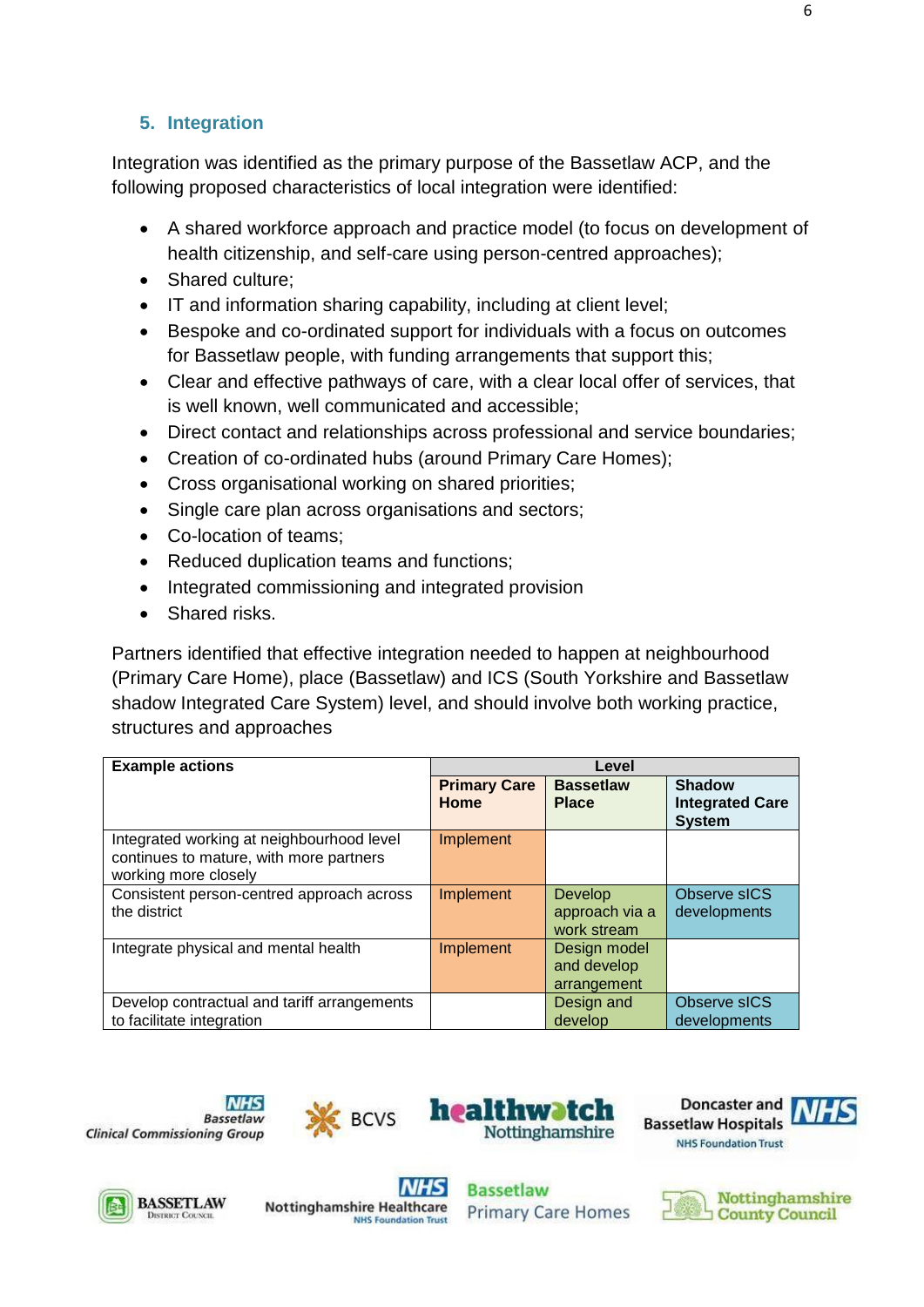#### **6. Development of 'Health Citizenship'**

Partners identified the interdependence of self-care and emotional resilience (the highest identified priorities for supporting healthier lifestyles), and that achieving improvements in these would require a community wide shift towards local people having the confidence, skills, knowledge and capability to manage their own health. If this is supported, then many lifestyle related issues contributing to poor health outcomes, such as weight management, alcohol and substance misuse and physical activity, would be a benefit. The ACP was identified as the potential enabler of a movement to support the development of health citizenship in Bassetlaw, critically starting with children, and actively engaging families and schools in developing future generations of health-activated citizens.

In particular, partners identified the following actions to be prioritised:

- Engaging Bassetlaw people to shape what health citizenship looks like;
- Understanding the evidence for what shifts people's behaviours;
- Having consistent health information and advice available through clear means, such as the 'Bassetlaw Health' or Notts Help Yourself' websites;
- Developing programmes through schools, sports clubs and parenting programmes, to support the right messages in the places children and young people go;
- Building on existing good practice, such as Staying Well, and the Alzheimer's society school education programmes;
- Embedding patient activation in primary care homes;
- Designing buildings and public spaces to support health and wellbeing.



**INHS Bassetlaw Clinical Commissioning Group** 













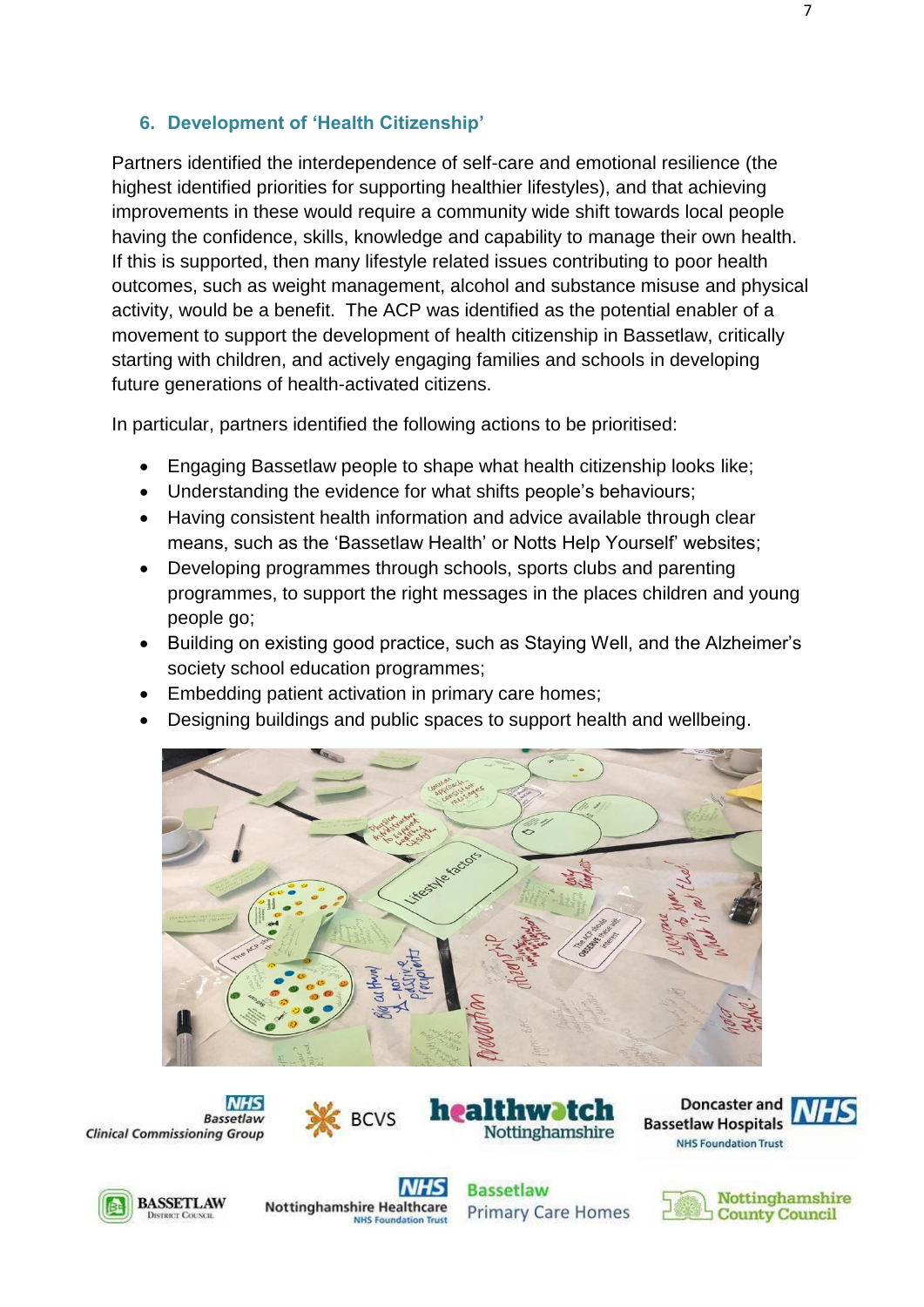# **7. Transport**

Partners identified the following critical issues for a transport work stream:

- Access to health and care services for people who are elderly, frail or have disabilities, or financial hardship;
- Identifying and tackling cost and capacity issues as barriers to using transport in Bassetlaw;
- Public transport, including for young people;
- Environmental issues;
- Involvement of employers.

# **8. Loneliness and isolation**

Loneliness was identified as contributing significantly to quality of life and wellbeing for many, and both loneliness and isolation for an increased use of health and care services. The rurality of Bassetlaw was identified as a particular contributor to this priority, which should include a focus on:

- Loneliness in all ages and populations;
- Identifying vulnerable groups (such as rural areas, new parents, older people), and loneliness;
- Consider digital and community based support to tackle loneliness.

















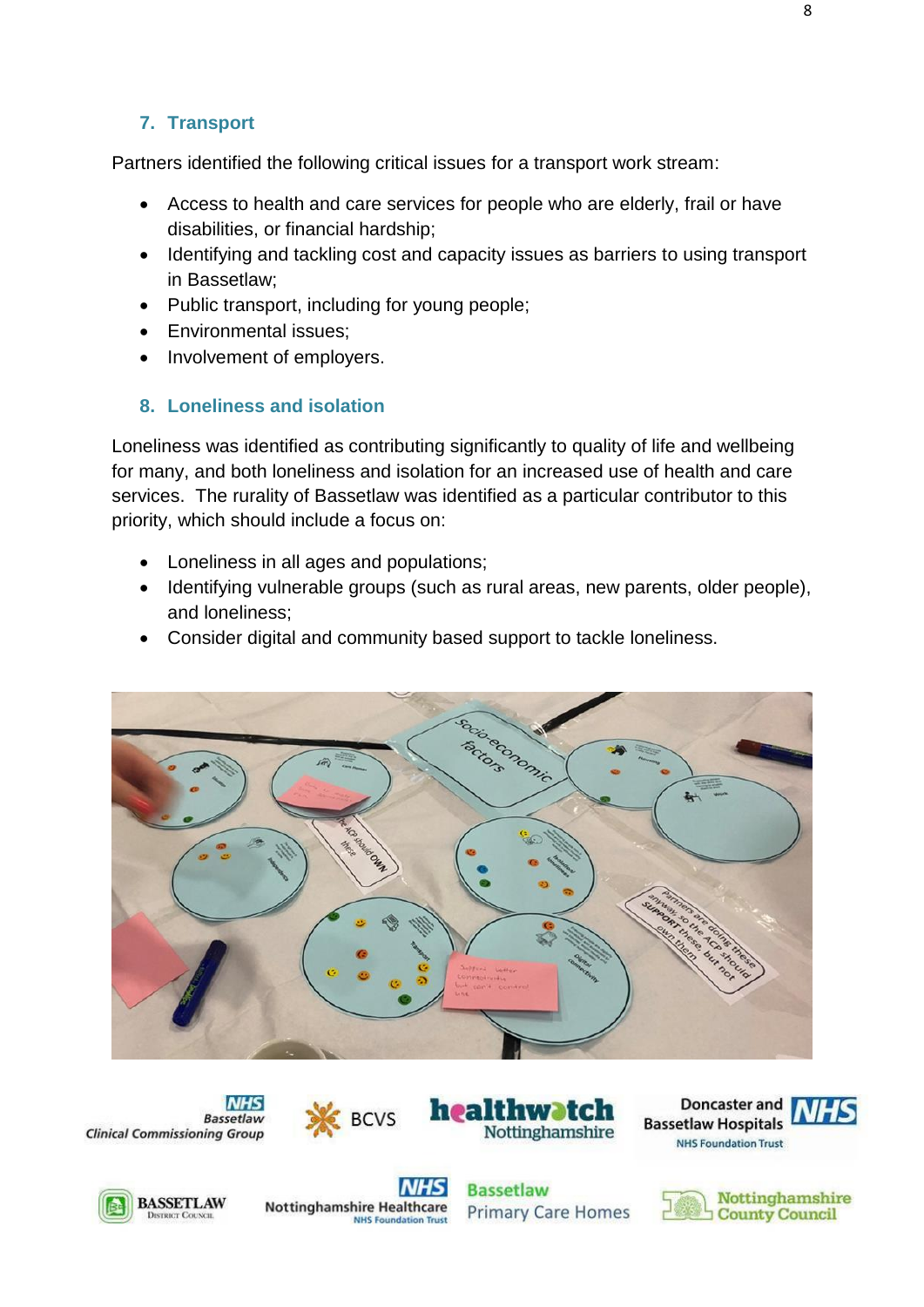## **9. Enabling work streams**

As a priority, partners identified that strategic development of multi-sector workforce (the skills and culture to support integration and sustainable services), communications and engagement, and IT and digital (in particular interoperability and shared care plans) strategies should be owned by the ACP.

However, it was noted that many of the other priorities, such as integration, health citizenship and transport, required system wide approaches to oversee data, estates and financial resources in Bassetlaw, to ensure viability, value for money and access to sources of funding, such as Better Care Fund. These would need to take place at primary care home, place and system levels to be most effective.

| <b>Actions</b>                      | Level                              |                                   |                                                        |  |  |
|-------------------------------------|------------------------------------|-----------------------------------|--------------------------------------------------------|--|--|
|                                     | <b>Primary Care</b><br><b>Home</b> | <b>Bassetlaw Place</b>            | <b>Shadow Integrated</b><br><b>Care System</b>         |  |  |
| Workforce                           | Implement                          | Develop strategy                  | Observe, align and<br>optimise shared<br>opportunities |  |  |
| ΙT                                  | Implement                          | Develop strategy                  | Observe, align and<br>optimise shared<br>opportunities |  |  |
| Communications<br>and<br>engagement | <b>Provide information</b>         | Develop and<br>implement strategy |                                                        |  |  |
| Bassetlaw £                         |                                    | Develop and<br>implement strategy | Observe, align and<br>optimise shared<br>opportunities |  |  |
| Estates                             | Contribute to plans                | Develop and<br>implement strategy | Observe, align and<br>optimise shared<br>opportunities |  |  |
| Data and<br>performance             | Collect, receive and<br>analyse    | Collect, receive<br>and analyse   |                                                        |  |  |













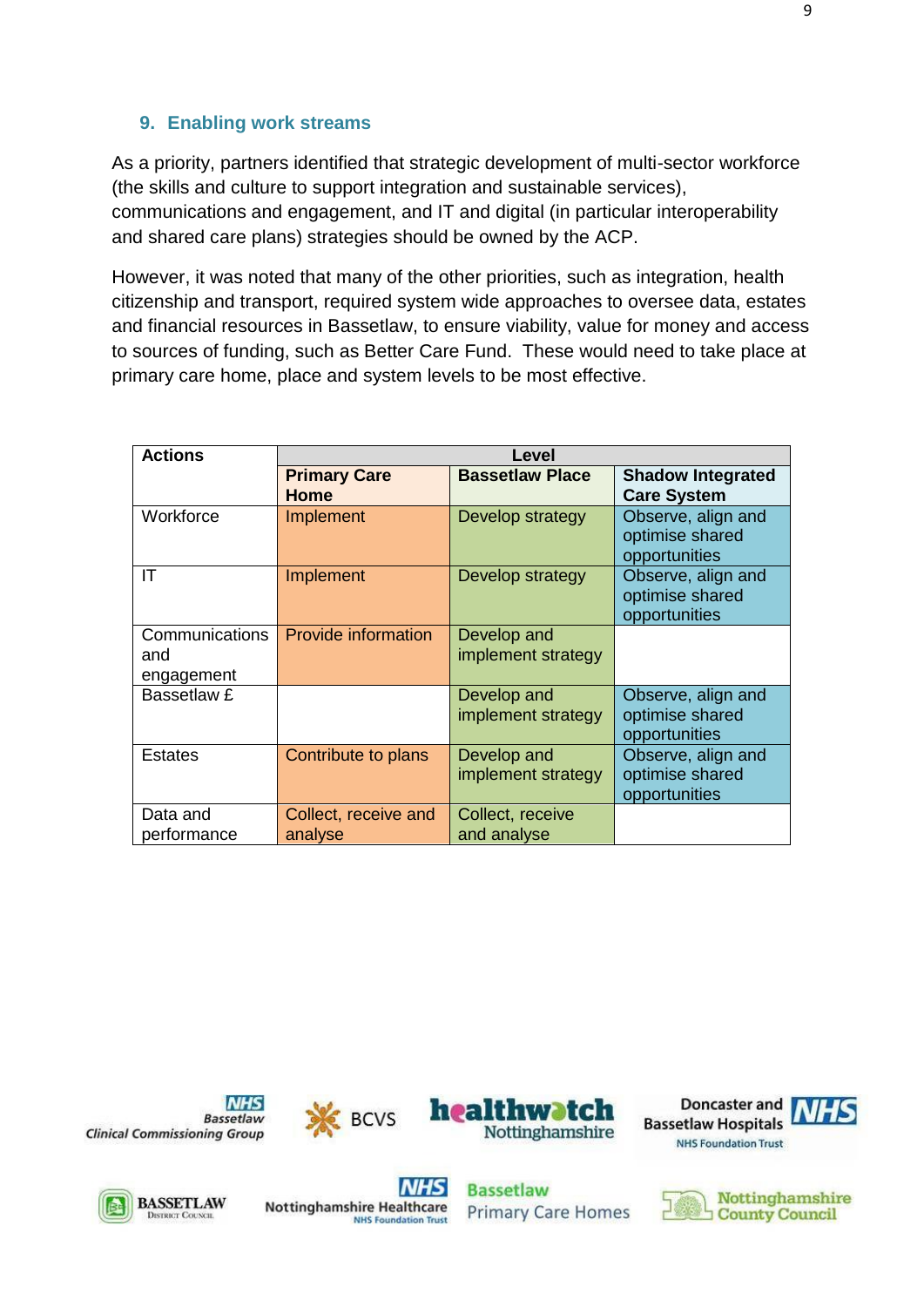# **10.Other ACP priorities**

In addition to ownership and prioritisation of the work streams identified above, partners suggested that the ACP should support important work in further areas:

- Health partners working together on early cancer detection, which should also be considered through self-care and health citizenship work streams;
- Health and social care working together on intermediate care;
- Strategic developments related to work, housing and education to ensure links to the ACP are identified, and these agendas are supported;
- Co-ordinated work on falls should continue, to build on the progress made already in Bassetlaw.